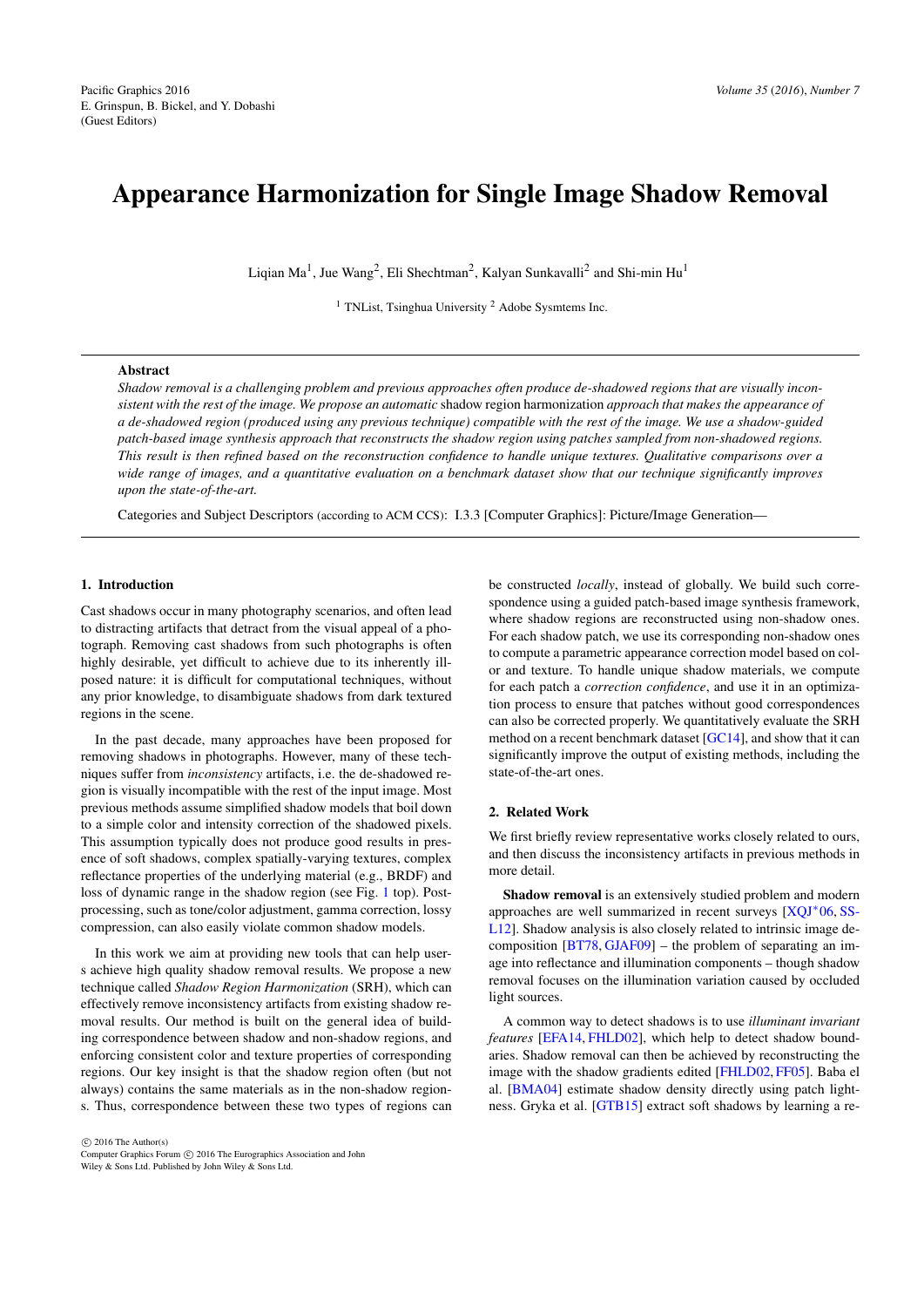*L. Ma & J. Wang & E. Shechtman & K. Sunkavalli & S. Hu / EG LATEX Author Guidelines* 

<span id="page-1-1"></span>

<span id="page-1-0"></span>Figure 1: *Top row: input image (a)(d); the state-of-the-art shadow removal method of Liu and Gleicher. [\[LG08\]](#page-8-4) produces results with color inconsistencies (b)(e); our shadow region harmonization (SRH) method automatically corrects these issues (c)(f). Bottom row: input image (g); the state-of-the-art shadow removal method of Liu and Gleicher. [\[XXZC13\]](#page-8-5) produces results with texture inconsistencies (h); our shadow region harmonization (SRH) method automatically corrects these issues (i).*

gression function from image patches to shadow mattes. However, both these techniques use simple shadow models that would often inadequate for the non-linear images that constitute the vast majority of photographs. Laplacian pyramid [\[SL08\]](#page-8-6) and gradient domain processing [\[LG08\]](#page-8-4) have been used to improve the consistency of textures between well-lit and shadowed regions. These techniques have limitations when there are multiple textures in the same shadow region. Guo et al. [\[GDH11\]](#page-8-7) build a classifier to detect shadowed and non-shadowed region pair of the same texture, however it is based on image segmentation, which itself could be fragile on complex scenes.

Because of the inherently ambiguous nature of shadow detection and removal, many previous approaches require manual specification of the shadow region [\[SL08,](#page-8-6)[LG08,](#page-8-4)[MTC07\]](#page-8-8). Given this input, shadow removal can be posed as a matting [\[WTBS07\]](#page-8-9) or labeling [\[MMI10\]](#page-8-10) problem.

Patch-based synthesis has shown great success in image and video completion [\[WSI07\]](#page-8-11) and other editing tasks since the introduction of *PatchMatch* [\[BSFG09\]](#page-7-6) – a fast approximate method for computing patch-based dense correspondences. PatchMatch has been generalized to support scaling and rotation of patches [\[BS-](#page-7-7)[GF10\]](#page-7-7) as well as gain/bias of each individual color channels [\[HS-](#page-8-12)[GL11\]](#page-8-12). This family of techniques have been widely used for finding patch correspondence in a rotation and scale-invariant manner, and can also handle differences in illumination conditions.

Our SRH algorithm uses guided patch-based synthesis [\[WSI07\]](#page-8-11) to reconstruct the shadow region using non-shadow patches, using the initial shadow removal result as guidance. This is similar to the Image Analogies framework [\[HJO](#page-8-13)<sup>∗</sup> 01] that was used for guided texture synthesis and image enhancement. In our method we address a unique challenge: the shadow region may contain unique structures/materials, and thus patch synthesis can only be partially successful. We use an optimization approach that gracefully combines traditional shadow color correction with patch-based synthesis to generate consistent removal results in the entire shadow re-

gion. Interestingly, Gryka et al. [\[GTB15\]](#page-8-3) also used patch-based image completion [\[WSI07\]](#page-8-11) to compute one of the features for its learning based framework. However the synthesis was not guided so the completed content might end up looking very different than the real one.

Inconsistency artifacts of shadow removal Existing shadow removal approaches often produce inconsistency artifacts in recovered shadow regions, due to the violation of the simplified shadow models they use; these include both color and texture inconsistencies. Specifically, most approaches cannot model the loss of dynamic range in shadow regions [\[FDL04,](#page-7-8) [MTC07\]](#page-8-8), which leads to inconsistent noise properties and texture characteristics between recovered shadow regions and non-shadow regions, such as the examples in Fig. [4.](#page-5-0) Pixel-based approaches [\[FHLD02,](#page-7-3)[FDL04,](#page-7-8)[BMA04\]](#page-7-5) suffer from inaccuracies in the estimation of the shadow parameters, leading to color shifts or residual shadows in the recovered shadow regions(Fig. [1\(](#page-1-0)top)). To correct such artifacts some methods leverage shadow/non-shadow region correspondence [\[SL08,](#page-8-6)[L-](#page-8-4)[G08,](#page-8-4) [GC14\]](#page-7-0), or region-based color transfer [\[GCLB13\]](#page-8-14). However, they are still not robust to complex spatially-varying textures, complex reflection and shading properties. Fig. [3\(](#page-4-0)e) shows an example with a colorful translucent occluder, where the green color can not be eliminated using any existing shadow removal methods.

Our SRH approach builds dense correspondence between shadow and non-shadow regions to enforce both color and texture consistency, as shown in Fig. [1.](#page-1-0) It is an automatic post-processing method that is independent of specific shadow removal approach being applied first, and thus can be applied widely.

## 3. Our Approach

Our SRH approach takes the original image, *I*, and an initial shadow removal result,  $I^N$ , as input, and produces a higher quality result,  $I^H$ .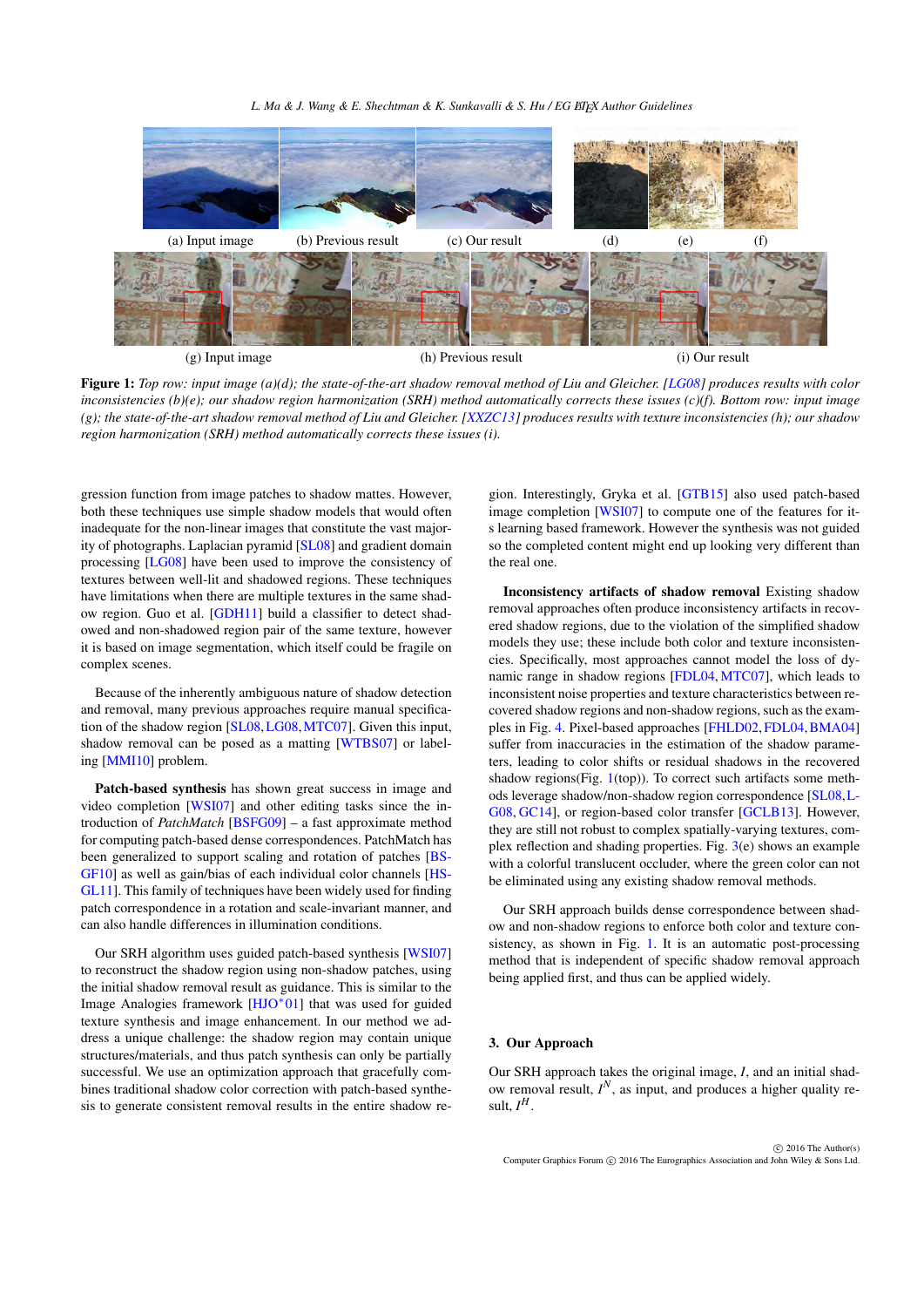*L. Ma & J. Wang & E. Shechtman & K. Sunkavalli & S. Hu / EG LATEX Author Guidelines* 

<span id="page-2-4"></span>

<span id="page-2-1"></span>Figure 2: *Given an input image I (a), we compute an initial shadow removal result, I<sup>N</sup> (b) using current shadow removal methods (top, [\[LG08\]](#page-8-4), bottom, [\[MMI10\]](#page-8-10)). We use this result to estimate a shadow mask (c), and a patch-based synthesized image, I<sup>S</sup> (d). This result is inaccurate in regions that are not observed in the non-shadow region and this is captured by the confidence map,*  $C$  *(e). Combining*  $I^N$  *and I S using C gives us the final correction, I<sup>C</sup> , (f) where the inconsistency artifacts in I<sup>N</sup> are removed.*

#### <span id="page-2-2"></span>3.1. The Harmonization Model

In contrast to previous shadow removal methods that use pixelwise shadow models, the SRH method is based on the matching of image patches. It computes a parametric *Appearance Harmonization Model*, which describes for each shadow patch, how to change its color and texture to make it more consistent with its corresponding non-shadow patches. It contains three components: (1) color correction parameters, (2) texture correction parameters, and (3) a correction confidence.

Color Correction We model the effect of a shadow as a perchannel affine transform on the pixel values. Shadows tend to be spatially smooth, and we incorporate this prior by assuming that this affine transform is constant within a small patch (e.g.,  $5 \times 5$ ). This gives us the following color correction model:

$$
I_c^H(P) = g^c(P) \cdot I_c^N(P) + b^c(P), \tag{1}
$$

where *c* is the color channel index,  $I^H(P)$  and  $I^N(P)$  correspond to patches *P* in  $I^H$  and  $I^N$ , and  $g^c(P)$  and  $b^c(P)$  are per-patch, perchannel gain and bias values that together constitute our affine color correction term.

Texture Correction The standard deviation of color channels within an image patch is often used to describe local texture and image details [\[SL08,](#page-8-6) [LG08\]](#page-8-4). We denote the standard deviation of patch *P* and color channel *c* in  $I^N$  and  $I^H$  as  $\sigma_c^N(P)$  and  $\sigma_c^H(P)$ , respectively. We scale  $\sigma^N(P)$  as:

$$
\sigma_c^H(P) = s_c(P) \cdot \sigma_c^N(P), \qquad (2)
$$

so that shadow patches have the same level of local color contrast as the corresponding non-shadow ones. Note that the scale *sc* is different from the gain in Eqn. [1](#page-2-0) as it controls the deviation around the mean color (vs. 0).

Correction Confidence To estimate the above correction parameters for each patch, we use a patch synthesis approach to match shadow and non-shadow patches of the same material. Due to limitations of patch synthesis, not all matches are reliable, and the estimated parameters at these patches are incorrect. To describe the

 $\odot$  2016 The Author(s) Computer Graphics Forum (C) 2016 The Eurographics Association and John Wiley & Sons Ltd. reliability of the correction parameters of a specific shadow patch *P*, we compute an extra confidence value  $C(P)$  in [0,1] and add it to the parameter list. We will describe how to compute this value in Sec. [3.2.2.](#page-3-0)

Final Model Allowing gain, bias and texture scaling in every color channel will result in a 10 dimensional parameter vector for each pixel. To maintain a good balance between model complexity and flexibility, in practice we choose to apply corrections in CIELab space, and only enable gain in the L channel, bias in the *a* and *b* channels for color correction, and only the L channel for texture correction. This gives us a 5-channel parameter map  $S = (g^L, b^A, b^B, s^L, C)$ , which we refer to as the *shadow correction map*. Other parameter combinations will be discussed and compared in Sec. [4.3.](#page-6-0)

## <span id="page-2-0"></span>3.2. Shadow Correction Map Generation

We now describe how to estimate the shadow correction map *S*, given the source image *I* and an initial shadow removal result  $I^N$ . Our key idea is to build dense correspondences between shadow and non-shadow patches, and derive the correction parameters from them in a way that unique shadow structures and materials can be properly handled.

A binary mask is needed to indicate which pixels are inside the shadow region that need to be corrected. In our work we assume the only difference between  $I^N$  and  $I$  is the color of shadow pixels. We apply a small threshold on the difference image  $I^N - I$  to generate the correction region  $\mathcal{R}_c$ , and further apply a small dilation operation using a  $3 \times 3$  kernel to remove occasional small holes inside it. This is shown in Fig. [2\(](#page-2-1)c).

## <span id="page-2-3"></span>3.2.1. Patch-based Synthesis

We use patch-based synthesis to synthesize a new shadow-free image,  $I^S$ , where the correction region  $\mathcal{R}_c$  has been filled using patches from the source region  $\mathcal{R}_s = I \backslash \mathcal{R}_c$ . We use a guided variant of the *Image Melding* algorithm [\[DSB](#page-7-9)<sup>∗</sup> 12] as the basis for this synthesis task, given its support for patch scaling, rotation, reflection,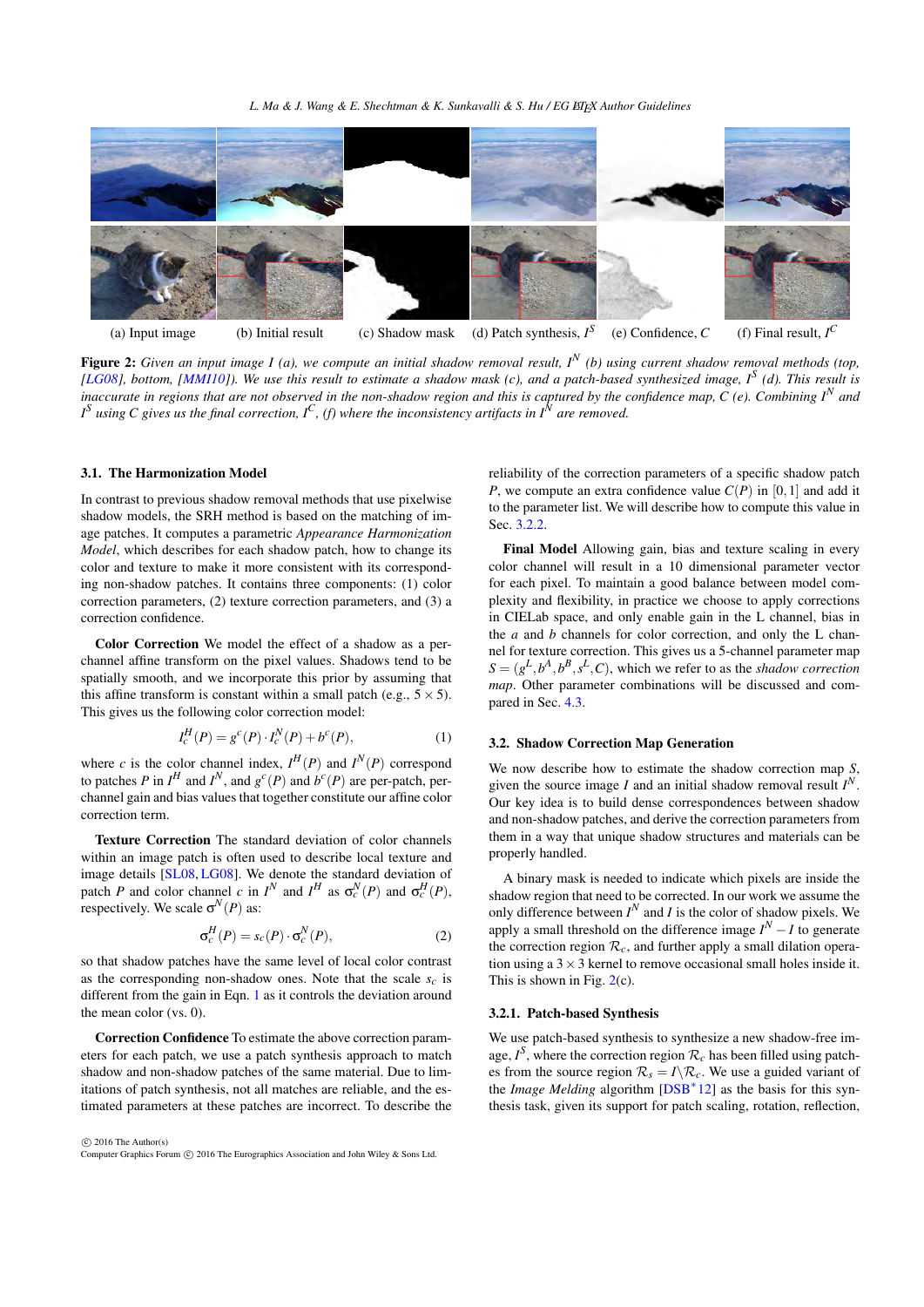<span id="page-3-4"></span>and color gain and bias. It is applied in a coarse-to-fine manner on an image pyramid.

Despite its color and texture inconsistencies,  $I^N$  usually gives us a good initial estimation of the final result that can be used as guidance for the synthesis process. We thus use  $I^N$  in two ways. First, we use it to initialize the synthesis result,  $I<sup>S</sup>$ , at the coarsest level. Second, in the spirit of Image Analogies [\[HJO](#page-8-13)<sup>∗</sup> 01], we use it as a guidance layer during the synthesis process. Specifically, the distance between a patch *P* in  $\mathcal{R}_c$  and a patch *Q* in  $\mathcal{R}_s$  is defined as:

$$
d(P,Q) = ||I^{S}(P), I^{S}(Q)||_{2} +
$$
  
 
$$
\beta ||I^{N}(P) \cdot g(P) + b(P), I^{S}(P)||_{2} + \gamma \mathcal{E}(g(P), b(P)),
$$
 (3)

where  $||I(P),I(Q)||_2$  is the average *L*2 color distance of two patches, and β and γ are balancing weights. The second term is our guidance term; it constrains the synthesized patch  $I^S(P)$  to be similar to the initial shadow removal result  $I^N(P)$ . The additional gain  $g(P)$ and bias  $b(P)$  are introduced in this term to compensate for the possible color and intensity inconsistencies in  $I^N$ . Since we expect  $I^N$ to be reasonably close to the final result, we also add a third term  $\mathcal{E}(g(P_i), b(P_i))$  to punish unrealistically large gain and bias, defined as (*P* is omitted):

$$
\mathcal{E}(g,b) = \sum_{c} (|g^{c} - 1| + |b^{c} - 0|), c \in \{L, A, B\}.
$$
 (4)

We use this patch synthesis process to reconstruct  $I<sup>S</sup>$ , which will be used in the next step to derive the correction map. Fig. [2\(](#page-2-1)d) shows two synthesis results.

Parameter settings We decompose the input image into a pyramid with a coarsest scale of size 30 pixels (smaller dimension), and increase the scale by a factor of 1.4 for each pyramid level. β is set to 30. Patch distance is computed in CIELab space, and gain (*L* channel), bias (*a* & *b* channels) ranges are set to [0.9, 1.11],  $[-0.05, 0.05]$ , respectively.  $\gamma$  is set to 4.

# <span id="page-3-0"></span>3.2.2. Computing Correction Parameters

The synthesis result  $I^S$  can not be directly used as the final output for several reasons. Firstly, patch synthesis does not perform well for regions with unique structures, as shown in Fig. [2\(](#page-2-1)d)(top). Secondly, patch synthesis may not converge well especially for highly textured regions, resulting in blurry results, as shown in the example in Fig.  $2(d)$  $2(d)$ (top and bottom). Nevertheless,  $I^S$  contains good color and texture information in a large portion of the shadow region, that can be used to estimate the corresponding parameters in the correction map.

Color Parameters For each patch *P* in the correction region, the color correction parameters can be derived from Eqn. [1](#page-2-0) as:

<span id="page-3-3"></span>
$$
g^{L}(P) = \sum_{p \in P} I_{L}^{S}(p) / \sum_{p \in P} I_{L}^{N}(p),
$$
  
\n
$$
b^{A}(P) = \frac{1}{||P||} (\sum_{p \in P} I_{A}^{S}(p) - \sum_{p \in P} I_{A}^{N}(p)),
$$
  
\n
$$
b^{B}(P) = \frac{1}{||P||} (\sum_{p \in P} I_{B}^{S}(p) - \sum_{p \in P} I_{B}^{N}(p)),
$$
\n(5)

where *L*, *A*, *B* denote the luminance and chrominance channels.

Texture Parameters Directly computing the texture correction parameter from the synthesis result  $I^{\tilde{S}}$  is sub-optimal given that it may be blurry and lack image details ( see Fig. [2\(](#page-2-1)d)(bottom)). We instead directly use the patch correspondence, instead of final synthesis result, to estimate this parameter. That is, for patch  $P$  in  $\mathcal{R}_c$ , we get a source region patch *Q* that is used to vote for the final synthesis result. We assume *P* should have the same texture characteristics as *Q*, So the texture consistency parameter can be computed as:

<span id="page-3-1"></span>
$$
s^L(P) = \sigma_Q/\sigma_P. \tag{6}
$$

<span id="page-3-2"></span>Correction Confidence Given the original shadow removal result  $I^N$  and the patch synthesis result  $I^S$ , the synthesis confidence *C*(*P*) for each patch *P* is defined as:

$$
C(P) = 1 - \frac{\min_{g,b} ||I^N(P) * g(P) + b(P) - I^S(P)||_2}{||I^N(P)||_2 + \varepsilon}, \qquad (7)
$$

where the distance between  $I^N(P)$  and  $I^S(P)$  is minimized by searching the best gain for the *L* channel, and the best bias for the *a* and *b* channels per patch. The confidence is normalized by the average pixel luminance  $||I^N(P)||_2$  to avoid a bias in dark regions. ε is a small constant to avoid division by zero. Intuitively, if  $I^N(P_i)$  and  $I^S(P_i)$  contain the same structure and only differ by a global color transform, we have high confidence that the patch synthesis result is correct, and the correction parameters are reliable. Otherwise if  $I^N(P_i)$  and  $I^S(P_i)$  contain structural differences, the confidence value will be low, indicating incorrect patch synthesis. Example confidence maps are shown in Fig. [2\(](#page-2-1)e); note that unique structures in the shadow region such as the dark brown mountain in Fig. [2\(](#page-2-1)top) cannot be synthesized well, and consequently pixels inside these structures have very small confidence values.

Next, we describe how to use the confidence map to refine the parameters in the correction map.

## 3.2.3. Correction Map Refinement

The initial correction map is not reliable for all shadow patches, and thus cannot be directly applied to  $I^N$ . In this section, we show how to refine it based on the computed correction confidence values (Eqn. [7\)](#page-3-1). We treat color and texture parameters differently at this stage due to their inherently different nature.

Color Parameter Refinement Experiments show that the color correction parameters (gain/bias of CIELAB channel) are generally quite smooth in the shadow regions.To refine color parameters, we propagate them from high confidence patches to low confidence ones, by optimizing a quadratic objective function. Specifically, for channel  $k$  ( $k = L, A, B$ ) of the original color correction parameters, denoted by  $S_0^k$ , we find new parameters  $S^k$  that minimize the following energy function:

$$
E^{k} = \sum_{P} C(P) \cdot (S^{k}(P) - S_{0}^{k}(P))^{2}
$$
  
+  $\lambda_{s} \sum_{Q \in \mathcal{N}(P)} (1 - C(P)) \cdot \mathcal{A}(P,Q) \cdot (S^{k}(P) - S^{k}(Q))^{2}$ , (8)

where  $\mathcal{N}(P)$  is the set of the neighboring overlapping patches of *P*. The first term is the data term that constrains  $S<sup>k</sup>$  to be close to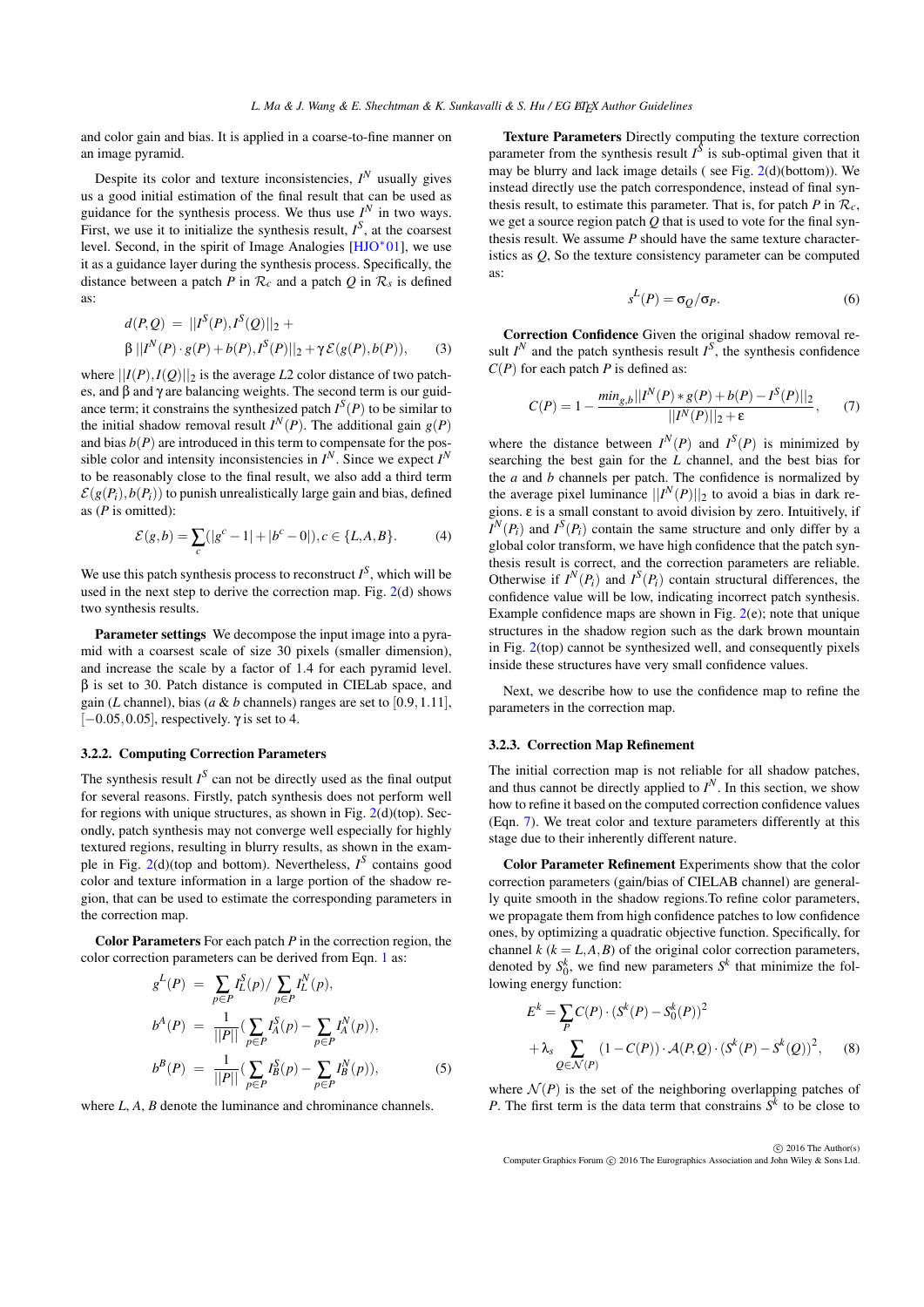<span id="page-4-2"></span>

<span id="page-4-0"></span>Figure 3: *Improving previous shadow removal results with color inconsistency using the proposed SRH algorithm. (a) [\[FDL04\]](#page-7-8), (b) [\[SL08\]](#page-8-6), (c) [\[GCLB13\]](#page-8-14), (d) [\[GC14\]](#page-7-0), (e) [\[GTB15\]](#page-8-3).*

the original estimation  $S_0^k$  if the synthesis confidence  $C(P)$  is high. The second term is the smoothness term, weighted by the color difference of neighboring patches, along with  $1 - C$ . The affinity weight  $A(P, Q)$  is defined as:

$$
\mathcal{A}(P,Q) = \mathcal{G}(||I_n(P) - I_n(Q)||_2, \sigma_m),
$$
\n(9)

where  $G(x, \sigma) = exp(-x^2/\sigma^2)$  is the Gaussian function. The smooth term allows low confidence patches to receive parameter values from neighboring patches that have similar colors to them. In our implementation we set  $\lambda_s = 10$  and  $\sigma_m = 0.2$ , and solve the linear system using Conjugate Gradient.

Texture Parameter Refinement Unlike the color parameters, texture parameters are very noisy over the whole image. We thus cannot refine them using a similar optimization. Instead for patches with low correction confidence, we resort to the initial shadow removal result for computing the texture parameters. In other words, for regions where patch synthesis is not reliable, we maintain their original texture characteristics in the initial shadow removal result, to avoid introducing additional artifacts. Specifically, we use the correction confidence as the interpolation coefficient to compute the refined texture parameter  $s^L(P)$  as:

$$
s^{L}(P) = C(P) \cdot s_0^{L}(P) + (1 - C(P)) \cdot 1,
$$
\n(10)

Where  $s_0^L(P)$  is the computed texture parameter using Eqn. [6](#page-3-2) on the synthesized image.

 $\circ$  2016 The Author(s) Computer Graphics Forum (C) 2016 The Eurographics Association and John Wiley & Sons Ltd.

#### 3.3. Applying the Correction Map

The final recovery result is obtained by applying the shadow correction map *S* on the initial shadow removal result  $I<sup>N</sup>$ . Specifically, to remove color inconsistency, we apply color correction parameters  $(g^L, b^A, b^B)$  of *S* to each patch and vote for the output image  $I^D$ as:

$$
I_L^D(p) = \frac{1}{||P||} \sum_{q \in P} I_L^N(q) * g^L(Q),
$$
  
\n
$$
I_A^D(p) = \frac{1}{||P||} \sum_{q \in P} (I_A^N(q) + b^A(Q)),
$$
  
\n
$$
I_B^D(p) = \frac{1}{||P||} \sum_{q \in P} (I_B^N(q) + b^B(Q)),
$$
\n(11)

where *P* and *Q* are patches centered at pixel *p* and *q*, respectively. Furthermore, to remove texture inconsistency, we apply texture correction parameters  $s^L$  of each patch and vote for the final recovery result *I C* :

<span id="page-4-1"></span>
$$
I_L^C(p) = \frac{1}{||P||} \sum_{p \in Q} \left( \frac{s^L(Q)\sigma_L^N(Q)}{\sigma_L^D(Q)} (I_L^D(p) - \mu_L^D(Q)) + \mu_L^D(Q) \right), \tag{12}
$$

where  $\mu^D(Q)$ ,  $\sigma^D(Q)$  are the average color and standard derivation of patch *Q* in  $I^D$ , and  $\sigma_L^N(Q)$  is the standard derivation of patch *Q* in  $\tilde{I}^N$ .

Fig. [2\(](#page-2-1)f) shows examples of the corrected shadow regions. We can see that the color and texture inconsistency in the initial shadow removal results have been highly suppressed, resulting in more natural shadow removal results.

## 4. Results and Evaluations

We have implemented our algorithm in C++. On a PC with 3.4GHz CPU and 2G RAM, for a  $600 \times 450$  image, our single-threaded implementation of the SRH algorithm takes about 2 minutes for the patch-based synthesis step, and 2 seconds for the rest - correction map construction, refinement and obtaining final result. Note that the algorithm is not limited to  $600 \times 450$  resolution images, some parameters(e.g., patch size) should be scaled proportionally to handle other resolution images. In this section, we evaluate the SRH method by showing both visual examples and quantitative evaluation results on a benchmark dataset.

# 4.1. Visual Comparisons

Figs. [1\(](#page-1-0)top), and [3,](#page-4-0) show shadow removal results from previous methods that contain significant color inconsistencies in the recovered shadow regions, including color shifts (Fig. [1\(](#page-1-0)top), Fig.  $3(2a)(d)$  $3(2a)(d)$  and residual shadows (Fig.  $3(a)(c)$ ). We have experimented with a wide range of methods include [\[FDL04,](#page-7-8) [SL08,](#page-8-6) [L-](#page-8-4)[G08,](#page-8-4) [GCLB13,](#page-8-14) [GC14,](#page-7-0) [GTB15\]](#page-8-3). The inputs for our SRH algorithm and the results of these methods are all taken from their original pa-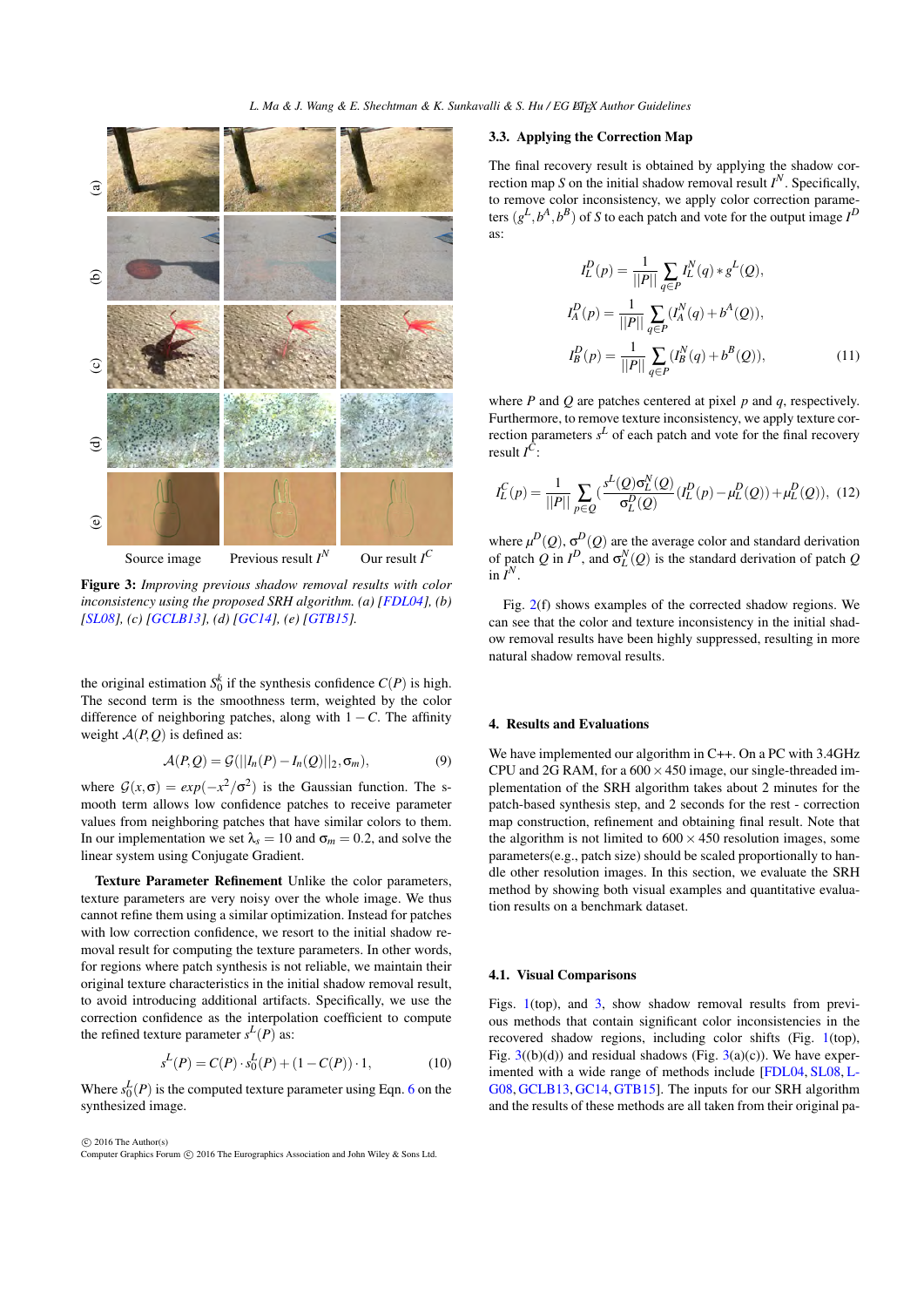*L. Ma & J. Wang & E. Shechtman & K. Sunkavalli & S. Hu / EG BTEX Author Guidelines* 

<span id="page-5-3"></span>

<span id="page-5-0"></span>

Figure 4: *Improving previous results with texture inconsistency using SRH. (a) [\[FDL04\]](#page-7-8), (b) [\[WT05\]](#page-8-15), (c) [\[GCLB13\]](#page-8-14), (d) [\[GC14\]](#page-7-0), (e) [\[GTB15\]](#page-8-3).*



<span id="page-5-2"></span>Figure 5: *Improving state-of-the-art results on examples in the benchmark dataset [\[GC14\]](#page-7-0)*. (top) Original input images, (middle) Initial shadow removal results  $I^N$  using [\[GC14\]](#page-7-0), (bottom) Our harmonized result  $I^C$ .

pers<sup>[†](#page-5-1)</sup>. SRH successfully removes the color inconsistencies in the original results, and produces results that are more natural-looking.

<span id="page-5-1"></span>† Ideally we should have compared all the methods against a common set of examples. However, we did not have access to the code of many of these

In Fig. [1\(](#page-1-0)bottom), Fig. [2\(](#page-2-1)bottom) and Fig. [4](#page-5-0) we show shadow removal results on previous methods that contain texture inconsis-

methods. Instead, we compare against each method on its own successful examples reported in the original paper.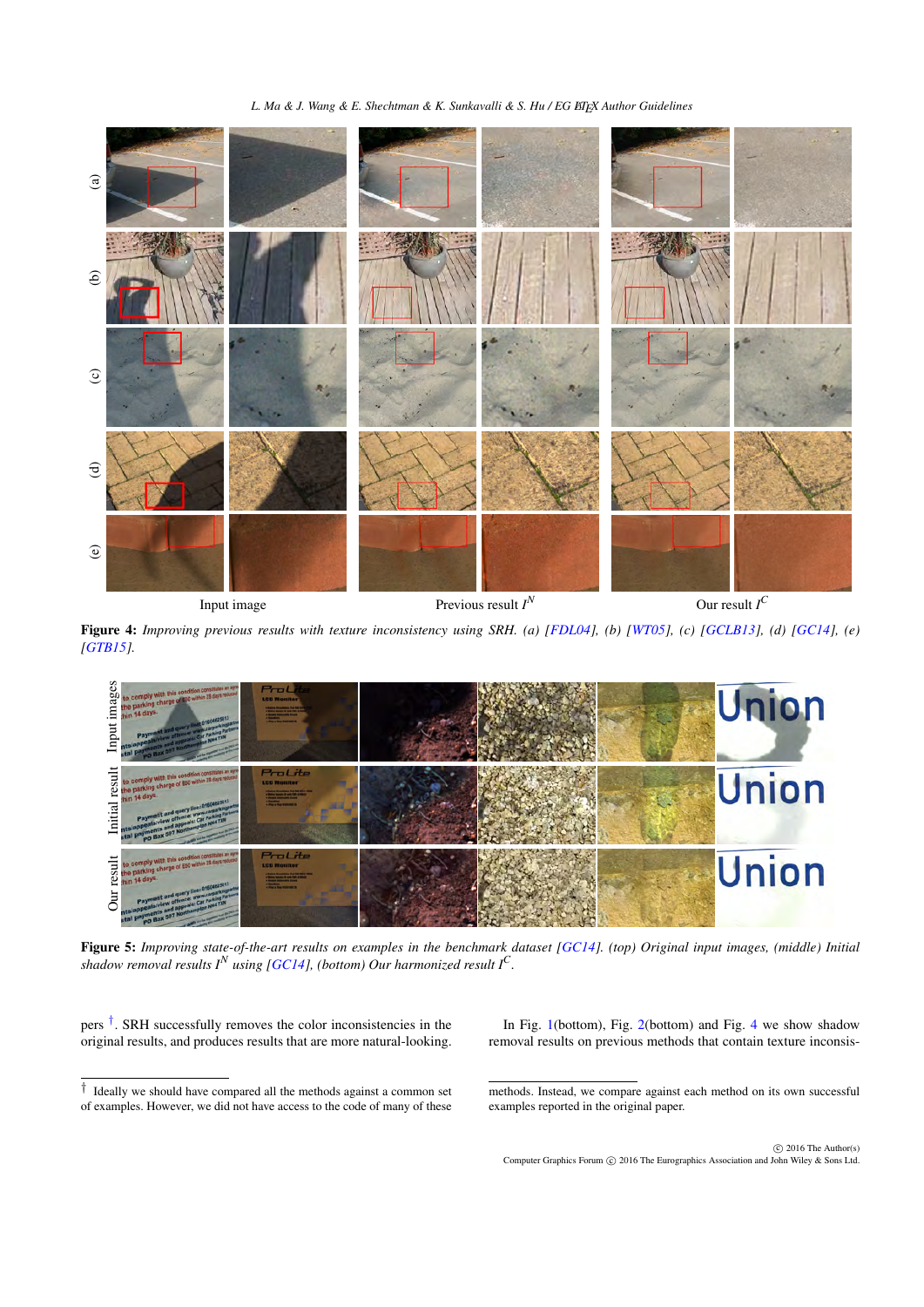<span id="page-6-2"></span>

<span id="page-6-1"></span>Figure 6: *Results generated by our SRH method with synthetic I<sup>N</sup> . (a) Full-shadow image & Shadow-free image; (b) and (d) Synthetic I<sup>N</sup> generated by linear interpolation of full-shadow image and shadow-free image with*  $\alpha$  = 0.2,0.5*;* (*c)* and (*e)* SRH result applied on (*b)* and *(d); Our algorithm is robust to an initial results with 20% residual shadow. (f) Close-up of a synthetic I<sup>N</sup> with 20% residual shadow and strong Gaussian noise; (g) SRH result applied on (f). Our algorithm is robust to the apparent noise. Average errors w.r.t ground truth are reported in the bottom.*

tencies, such as inconsistent noise properties and texture contrast. These methods include [\[FDL04,](#page-7-8)[WT05,](#page-8-15)[GCLB13,](#page-8-14)[XXZC13,](#page-8-5)[GC14\]](#page-7-0). Again, our SRH method successfully corrects these texture artifacts and produces more consistent shadow removal results.

In Fig. [5](#page-5-2) we show the results of some algorithms on images from a recently proposed shadow removal benchmark dataset [\[GC14\]](#page-7-0), along with improved results using our method. Again, the SRH method successfully suppresses both color and texture inconsistencies.

# 4.2. Benchmark Evaluation

We comprehensively evaluate our algorithm on the benchmark dataset mentioned above. This dataset consists of 214 test images, and provides quantitative errors of shadow removal results according to four attributes (more details in [\[GC14\]](#page-7-0)): texture, brokenness, colorfulness and softness. The authors have also published shadow removal results using their technique as well as two other algorithms [\[GDH11,](#page-8-7) [GCLB13\]](#page-8-14) for all 214 test examples. We apply SRH on all the test cases using their shadow removal results as input, and report new errors and improvements in Table [1.](#page-7-10) Due to limited space, we only show the average score of each attribute.

The results show that our SRH method reduces shadow removal errors for all categories and all the three previous methods. Note that our algorithm cannot improve cases with detction errors, where the shadow region is wrongly detected (more in Sec. [4.4\)](#page-7-11). Given that all these approaches introduce detection errors in some test cases, the performance improvement on examples with well-detected shadows are even higher. Some visual comparisons are shown in Fig. [5.](#page-5-2) Refer to the supplemental material for all the results.

#### <span id="page-6-0"></span>4.3. Robustness and Parameter Settings

**Sensitivity to the initial result**  $I^N$  - To evaluate the robustness of the SRH method, we manually generate synthetic examples of the initial result,  $I^N$ , with varying amount of residual shadow, by linearly interpolating shadow images with ground-truth shadow-free images using a fixed alpha matte  $\alpha$ . Fig. [6](#page-6-1) illustrates the performance of the SRH method on one such example on images generated with different  $\alpha$  values and reports the errors of the corrected results against the ground-truth. For low values of  $\alpha$  (0.2), i.e., medium

 $\odot$  2016 The Author(s) Computer Graphics Forum (C) 2016 The Eurographics Association and John Wiley & Sons Ltd. shadow residuals, our algorithm can still generate a visually compelling result. At high values of  $\alpha$  (0.5), the initial result is significantly corrupted, and as expected, visual artifacts arise and errors increase. We also evaluate the case of medium residual shadows  $(\alpha = 0.2)$  and a strong Gaussian noise. Our algorithm successfully corrects the color distribution and texture details of the shadow region (Fig.  $6(g)$  $6(g)$ ), suggesting it is robust against noise due to the use of patch statistics.

Color space and gain/bias settings - As described in Sec. [3.1,](#page-2-2) our shadow harmonization model uses CIELab color space, and enables gain in the *L* channel and bias in the *a* and *b* channels for color correction. We denote this model as Model 0). Here we compare its performance with other commonly-used color spaces and gain/bias settings: Model 1 (CIELAB, enabling *L* gain and *L*, *a*, *b* bias); Model 2 (RGB, enabling *R*, *G*, *B* gain); Model 3 (RGB, enabling *R*, *G*, *B* gain and bias); Model 4 (HLS, enabling *L* gain and *H*, *S* bias). For each model, Eqn. [5](#page-3-3) and Eqn. [12](#page-4-1) are modified depending on whether gain/bias is enabled for each channel. If both gain and bias are enabled for a channel, the two values are computed by matching the mean and standard variation of the patch pairs. We compare these different color models on the benchmark dataset, using  $[GC14]$ 's shadow removal results as  $I^N$ . Resulting errors of each model are reported in supplemental material, which suggest that Model 0 achieves slightly better performance than other models.

Parameter ranges Parameter range settings (gain of L channel, bias of a, b channel) are important parameters in the patch-based synthesis process of SRH (Sec. [3.2.1\)](#page-2-3). If the ranges are too narrow, PatchMatch may not have sufficient freedom to correct errors in the initial shadow removal results. On the other hand, if the ranges are too wide, patches of different materials are more likely to be matched. To find the best parameter ranges, we test different range settings on the benchmark dataset, again using [\[GC14\]](#page-7-0)'s shadow removal results as  $I^N$ . Specifically, we test three parameter range settings: narrow (*L* gain [0.99,1.01], *a* & *b* bias [−0.01,0.01]), middle (*L* gain [0.9,1.11], *A* & *b* bias [−0.05,0.05]), and wide (*L* gain  $[0.8, 1.25]$ , *a & b* bias  $[-0.1, 0.1]$ ). The resulting errors are reported in supplemental material in detail. The middle range setting achieves the best performance and we fix the range to this range when generating all results reported in the paper. Also, the perfor-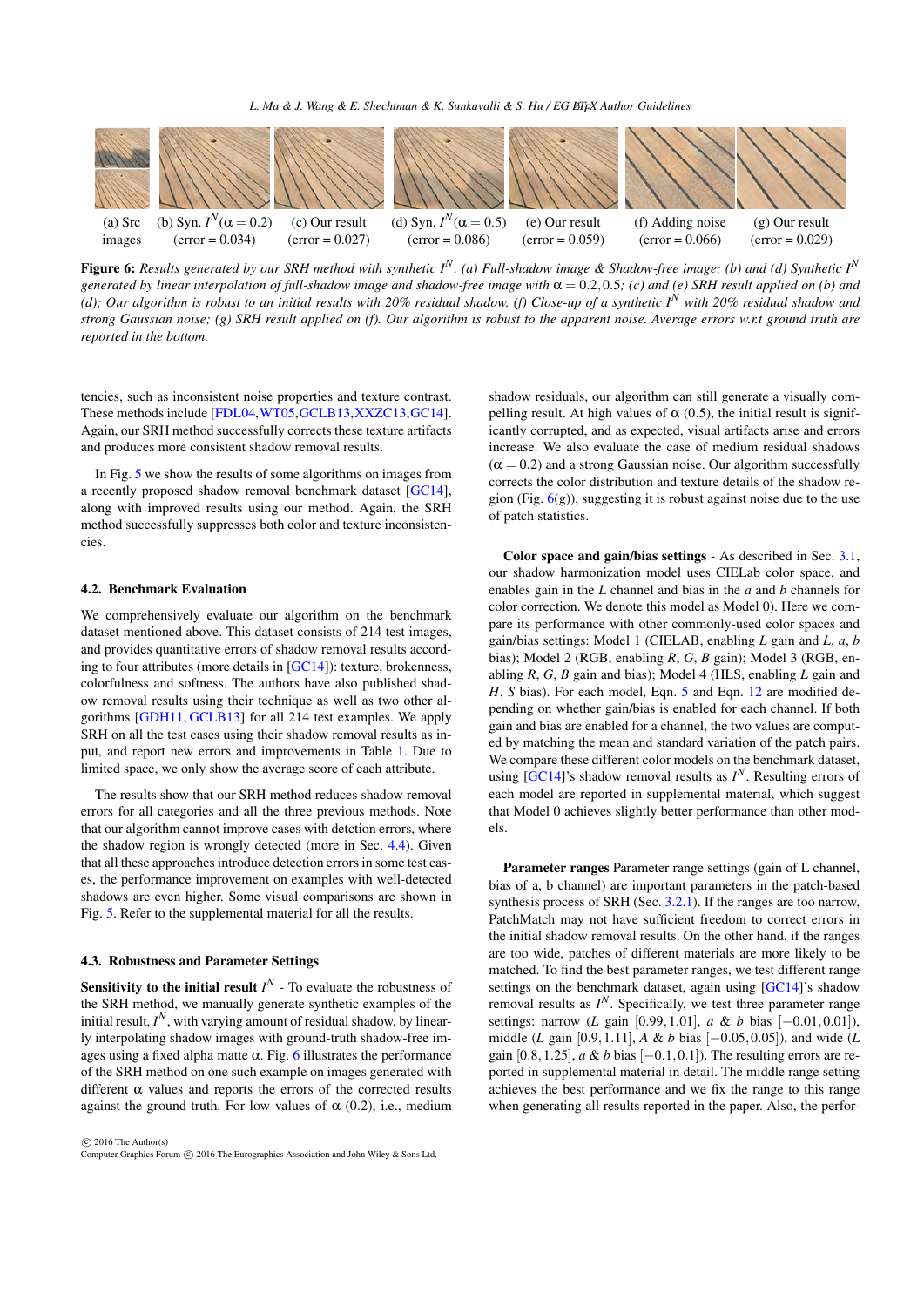| L. Ma & J. Wang & E. Shechtman & K. Sunkavalli & S. Hu / EG ETFX Author Guidelines |  |
|------------------------------------------------------------------------------------|--|
|------------------------------------------------------------------------------------|--|

<span id="page-7-13"></span>

|       | Gong $[GC14]$     |                   | Gong [GCLB13]     |                   | Guo $[GDH11]$     |                   |  |  |
|-------|-------------------|-------------------|-------------------|-------------------|-------------------|-------------------|--|--|
|       | $E_r$             | $E_r*$            | E.                | $E_r*$            | Er                | $E_r*$            |  |  |
| Tex.  | $0.34:0.32(6\%)$  | $0.21:0.17(19\%)$ | $0.47:0.43(9\%)$  | $0.36:0.31(14\%)$ | $0.61:0.56(8\%)$  | $0.51:0.44(14\%)$ |  |  |
| Soft. | 0.40:0.37(8%)     | $0.23:0.22(12\%)$ | $0.51:0.45(12\%)$ | $0.40:0.32(20\%)$ | $0.77:0.69(10\%)$ | 0.68:0.56(18%)    |  |  |
| Bro.  | $0.42:0.40(5\%)$  | $0.25:0.22(12\%)$ | $0.59:0.53(10\%)$ | 0.52:0.41(21%)    | $0.81:0.77(5\%)$  | 0.76:0.70(8%)     |  |  |
| Col.  | $0.44:0.40(9\%)$  | 0.29:0.23(21%)    | $0.75:0.72(4\%)$  | $0.69:0.65(6\%)$  | $1.12:1.01(10\%)$ | 1.09:0.93(15%)    |  |  |
| Other | $0.40:0.36(10\%)$ | 0.26:0.21(19%)    | $0.57:0.51(11\%)$ | 0.48:0.40(17%)    | $0.72:0.66(8\%)$  | $0.65:0.56(14\%)$ |  |  |

<span id="page-7-10"></span>Table 1: Quantitative results of the SRH algorithm on the benchmark dataset [\[GC14\]](#page-7-0). The quality of the results is evaluated w.r.t four *attributes: texture, brokenness, colorfulness and softness. Er is the error for shadow region only, Er*∗ *is the error for the entire image. Results format - Error before harmonization : Error after harmonization with SRH (relative error decrease).*

mance difference between the three settings are small, indicating the robustness of the algorithm against these parameter settings.

#### <span id="page-7-11"></span>4.4. Limitations

Our approach has several limitations. Firstly, the SRH method cannot correct errors introduced by shadow detection failure. For the example showed in Fig. [7\(](#page-7-12)top), the shadow detection process of [\[G-](#page-8-14)[CLB13\]](#page-8-14) fails and generates removal results with strong artifacts in the non-shadow region. SRH removes some of them, but noticeable artifacts still persist.

We have also observed that previous shadow removal methods sometimes generate significant boundary discontinuities. Fig. [7\(](#page-7-12)middle) shows one such example. Our method is mainly designed for harmonizing the interior of the shadow region, and is more limited at correcting such boundary discontinuities. As shown in the figure, it successfully removes color and texture inconsistencies inside the shadow region, but leaves some amount of boundary discontinuity in the final result. That's because our patch match process would fail for patches along hard shadow boundaries.

For scenes with complex texture or geometry, our method has its limitation on get correct patches during the patch-based synthesis. Fig. [7\(](#page-7-12)bottom) shows one such example with a lot of similar distracting colors.

#### 5. Conclusion

We propose a fully automatic Shadow Region Harmonization approach for removing color and texture inconsistencies introduced by previous shadow removal methods. This technique is based on a parametric correction model, whose parameters are estimated by reconstructing the shadow region using non-shadow patches through a patch-based, guided image synthesis process. We also introduce synthesis confidence to deal with unique structures and materials inside the shadow region. Extensive evaluation shows the effectiveness and robustness of the proposed method.

## References

- <span id="page-7-5"></span>[BMA04] BABA M., MUKUNOKI M., ASADA N.: Shadow removal from a real image based on shadow density. In *ACM SIGGRAPH 2004 Posters* (2004). [1,](#page-0-0) [2](#page-1-1)
- <span id="page-7-6"></span>[BSFG09] BARNES C., SHECHTMAN E., FINKELSTEIN A., GOLDMAN D. B.: Patchmatch: a randomized correspondence algorithm for structural image editing. *ACM Trans. Graph. 28*, 3 (2009). [2](#page-1-1)



<span id="page-7-12"></span>(a) Input image (b) Initial result (c) Our result

Figure 7: *Failure cases. (top) Our algorithm does not handle significant shadow detection failure as shown in this example from [\[GCLB13\]](#page-8-14). (middle) The SRH algorithm harmonizes the interior of the shadow region, but cannot fix the significant boundary discontinuities on this example from [\[GC14\]](#page-7-0). (bottom) The SRH algorithm do not perform well for scenes with complex textures/colors/geometry.*

- <span id="page-7-7"></span>[BSGF10] BARNES C., SHECHTMAN E., GOLDMAN D. B., FINKEL-STEIN A.: The generalized patchmatch correspondence algorithm. In *Proc. ECCV* (2010). [2](#page-1-1)
- <span id="page-7-1"></span>[BT78] BARROW H. G., TENENBAUM J. M.: Recovering intrinsic scene characteristics from images. In *Int. Conf. on Computer Vision Systems* (1978). [1](#page-0-0)
- <span id="page-7-9"></span>[DSB∗12] DARABI S., SHECHTMAN E., BARNES C., GOLDMAN D. B., SEN P.: Image Melding: Combining inconsistent images using patch-based synthesis. *ACM Trans. Graph. 31*, 4 (2012). [3](#page-2-4)
- <span id="page-7-2"></span>[EFA14] ECINS A., FERMÃIJLLER C., ALOIMONOS Y.: *Shadow free segmentation in still images using local density measure*. IEEE Computer Society, 2014. [1](#page-0-0)
- <span id="page-7-8"></span>[FDL04] FINLAYSON G., DREW M., LU C.: Intrinsic images by entropy minimization. In *Proc. ECCV* (2004). [2,](#page-1-1) [5,](#page-4-2) [6,](#page-5-3) [7](#page-6-2)
- <span id="page-7-4"></span>[FF05] FREDEMBACH C., FINLAYSON G. D.: Hamiltonian path-based shadow removal. In *Proc. BMVC* (2005). [1](#page-0-0)
- <span id="page-7-3"></span>[FHLD02] FINLAYSON G. D., HORDLEY S. D., LU C., DREW M. S.: Removing shadows from images. In *Proc. ECCV* (2002). [1,](#page-0-0) [2](#page-1-1)
- <span id="page-7-0"></span>[GC14] GONG H., COSKER D.: Interactive shadow removal and ground truth for variable scene categories. In *Proc. BMVC* (2014), BMVA Press. [1,](#page-0-0) [2,](#page-1-1) [5,](#page-4-2) [6,](#page-5-3) [7,](#page-6-2) [8](#page-7-13)

 $\odot$  2016 The Author(s) Computer Graphics Forum (C) 2016 The Eurographics Association and John Wiley & Sons Ltd.